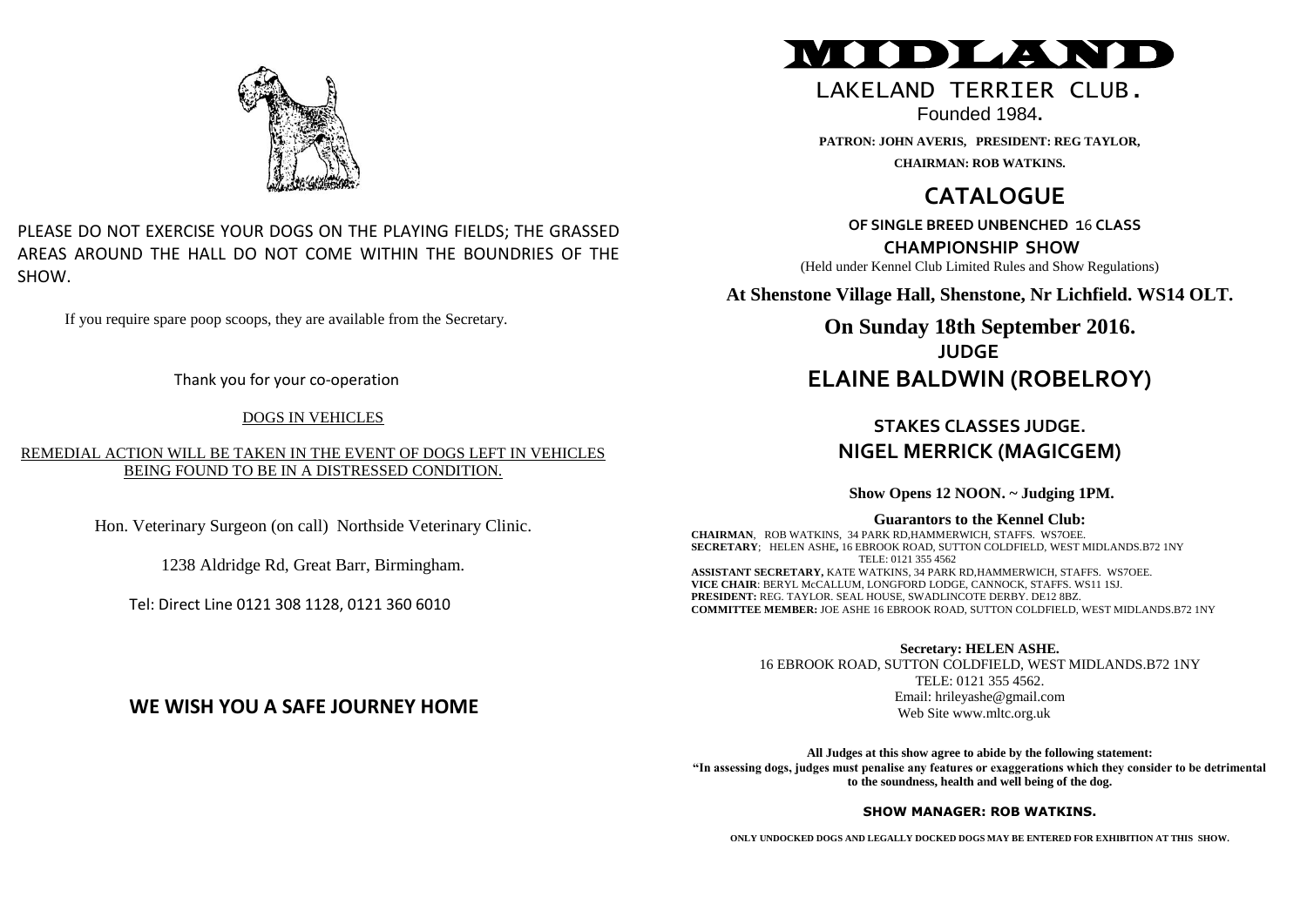



# **Massive** nutritional benefits ...for Mini dogs!





# The MINI diets provide Health Nutrition responses for each dog depending on their...

 $• Aae$ . Activity level . Physiological state . Individual sensitivities

For more information on the Mini diets please call 0845 300 5011 or visit

6 Road Canin SAS 2012 - All nights reserved for Road Canin and Crown Fei: Foods Ltd. (Onetic - Reide ric Dahawar)

royalcanin **ANALL** 

#### **CUPS & TROPHIES**

.

 (On offer to members only) THE WIREDOT CUP BEST IN SHOW THE RAYFOS TROPHY RESERVE BEST IN SHOW HIGHCRAG SILVER COLLAR BEST PUPPY IN SHOW M.L.T.C. TROPHY NOT IN SHOW TRIM LES ATKINSON MEMORIAL TROPHY OPEN DOG JAN RABIN ROSE BOWL CLASS 15 – DOGS DOT TAYLOR CRYSTAL CLASS 16 - BITCHES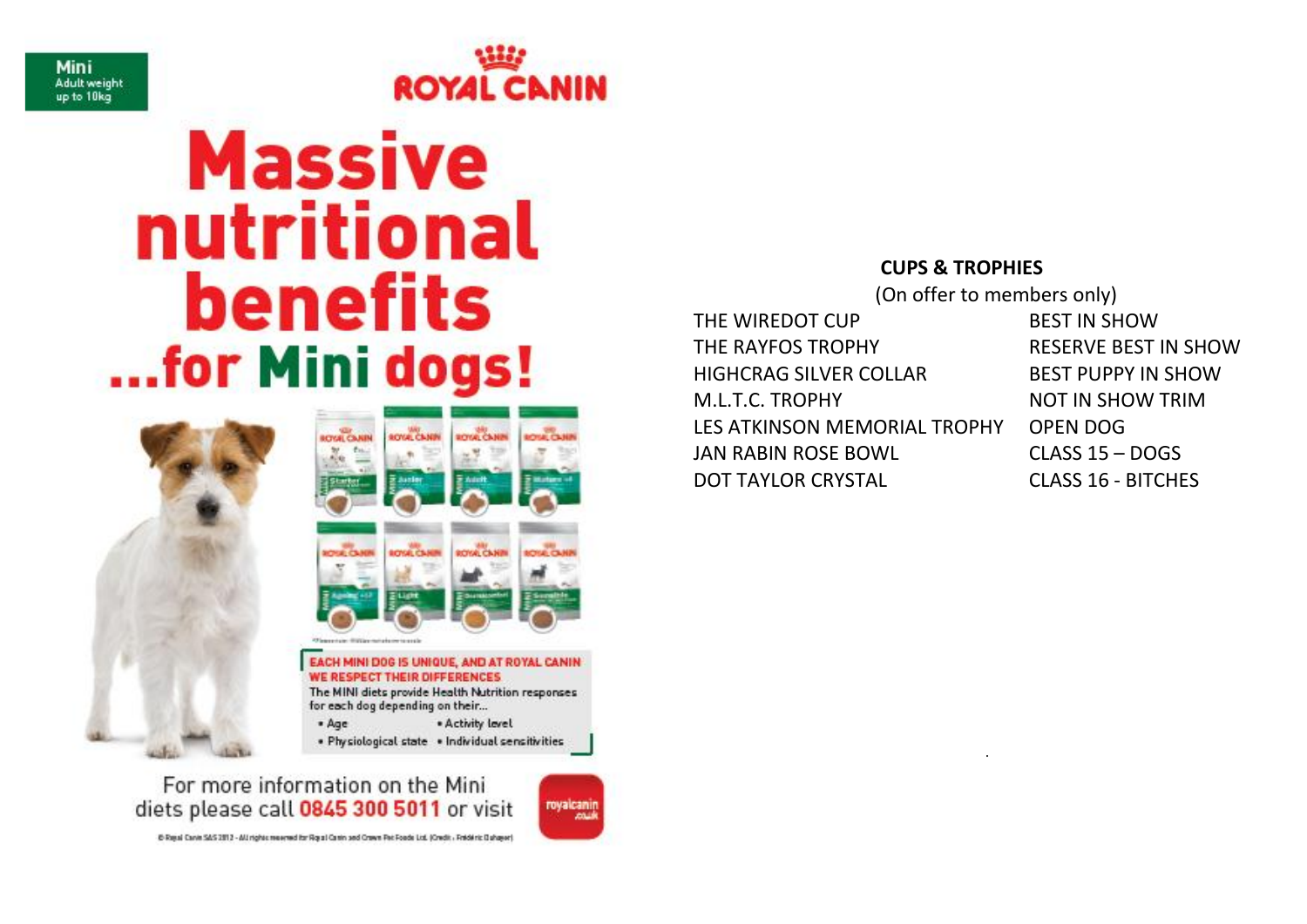#### **ROYAL CANIN**

OUR NEXT SHOW WILL BE THE OPEN SHOW ON

**SUNDAY MARCH 26th 2017**

#### **HERE AT THIS VENUE SHENSTONE VILLAGE HALL**

**Judge GILL GREENWAY (RAYFOS)**



Have kindly offered sponsorship for this show, 7.5kg of food for BIS and RBIS with a small bag of food for  $1<sup>st</sup>$  in each class.

**PRIZE MONEY**

CLASS 15 MLTC SPECIAL KAMAJAN STAKES – DOGS (Sponsored by Elaine Rowe) Judged by **NIGEL MERRICK (MAGICGEM)**

 $1^{\text{st}}$  £5.00  $2^{\text{nd}}$  £4.00  $3^{\text{rd}}$  £3.00  $4^{\text{th}}$  £2.00  $5^{\text{th}}$  £1.00

CLASS 16 THE DOT TAYLOR REMEMBRANCE STAKES- BITCHES (Sponsored by The Taylor Family ) Judged by **NIGEL MERRICK (MAGICGEM)**

 $1^{\text{st}}$  £5.00  $2^{\text{nd}}$  £4.00  $3^{\text{rd}}$  £3.00  $4^{\text{th}}$  £2.00  $5^{\text{th}}$  £1.00

EXHIBITORS RING NUMBER PRIZE DRAW **Very kindly Sponsored by Pauline and Kevin Barnes** £10.00 FOR THE FIRST 5 RING CARDS DRAWN AFTER JUDGING.

**ROSETTES Very kindly Sponsored by Gail Duhig** BIS - RBIS - BPIS -  $1<sup>st</sup>$  to  $3<sup>rd</sup>$  in all classes

 THE JUDGE`S CATERING **is very kindly sponsored by Sadie & Don Ross-Johnson**

#### **DONATIONS**

The MLTC would like to thank all those who have made donations to the show:

> P & K Barnes. W. & K. Bower Mr. R Taylor, E Rowe, Gail Duhig. D & S Ross-Johnson Cara Davani

OUR NEXT CHAMPIONSHIP SHOW WILL BE ON

**SUNDAY SEPTEMBER 23rd 2017**

**HERE AT THIS VENUE SHENSTONE VILLAGE HALL Judge**

**MICHAEL GAVIN (SPINKEEN)**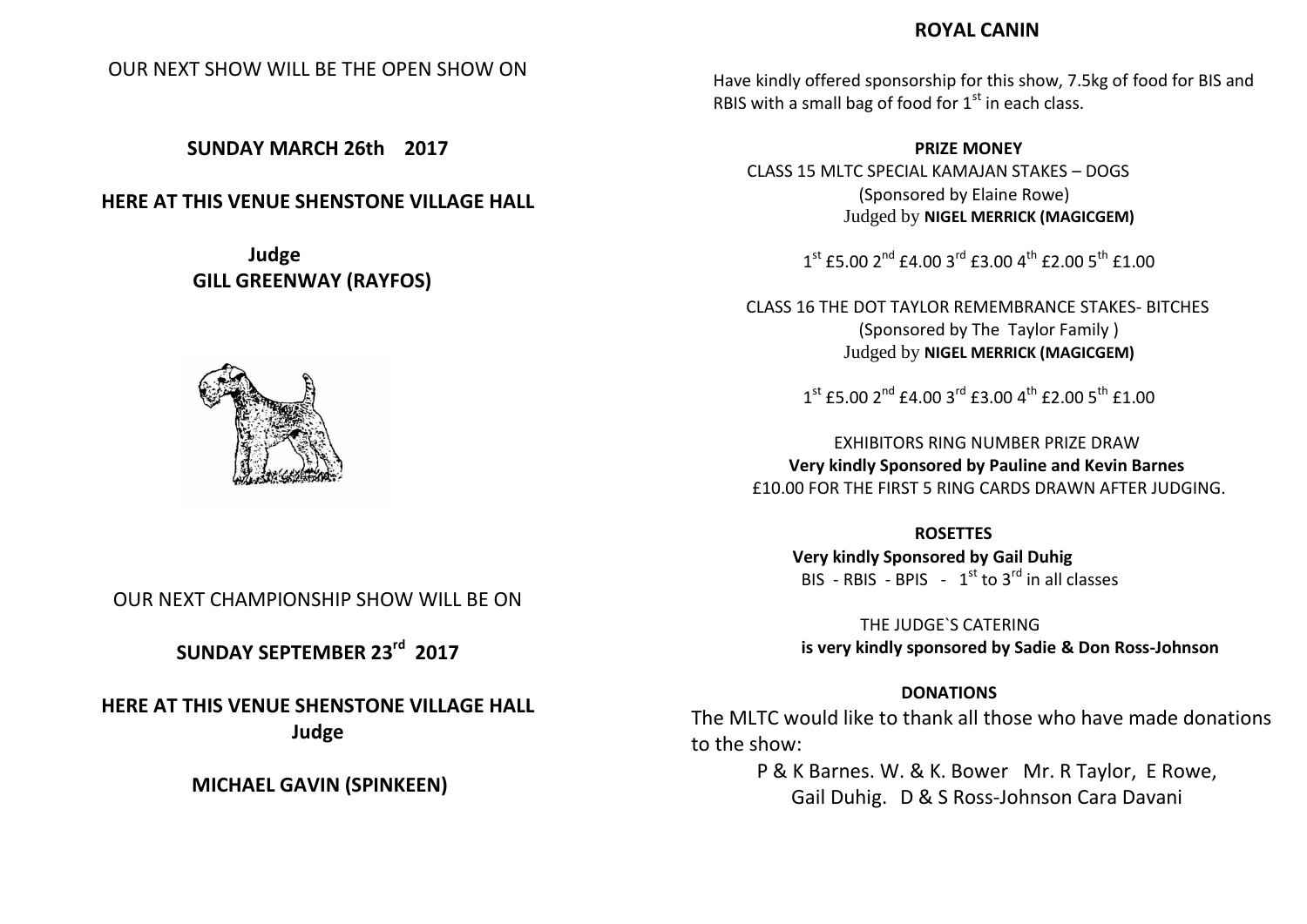#### **EXHIBITORS**

| AVERIS MR J                                                            |                   |  |  |
|------------------------------------------------------------------------|-------------------|--|--|
| Hook Lane, Crakemarsh, Uttoxeter, ST14 5AS                             |                   |  |  |
| SAREDON MISS PIMPERNEL (B) 12/10/2015 Br Exh<br>$\mathbf 1$            |                   |  |  |
| Sire Saredon the Untouchable Dam Saredon Sharp Jewel                   | Class 9           |  |  |
| SAREDON SOMEONE LIKE YOU (B) 6/8/2015<br>2                             |                   |  |  |
| Sire Saredon the Untouchable Dam CH Saredon don't Stop Me Now Class 10 |                   |  |  |
| AVERIS MR J & BARKER MR A.                                             |                   |  |  |
| Hook Lane, Crakemarsh, Uttoxeter, ST14 5AS                             |                   |  |  |
| SAREDON ENIGMA (D) 6/8/2015<br>3.                                      |                   |  |  |
| Sire Saredon the Untouchable Dam CH Saredon don't Stop Me Now Class 4  |                   |  |  |
| BARNES MR & MRS KJ & PA.                                               |                   |  |  |
| <b>ADDRESS WITHHELD</b>                                                |                   |  |  |
| ROBELROY ROBIN (D) 12/12/2013 Br Mrs E Baldwin<br>4                    |                   |  |  |
| Sire Brocolitia Red Copper Dam Brocolitia Mocha with Robelroy          | Class 15          |  |  |
| <b>BENYON MS H.</b>                                                    |                   |  |  |
| <b>ADDRESS WITHHELD</b>                                                |                   |  |  |
| KELDTHWAITE BILLY WHIZZ (D) 30/11/2015 Br Exh<br>5.                    |                   |  |  |
| Sire Louieville Making Waves Dam Keldthwaite Minnie the Minx           | <b>Class 3,15</b> |  |  |
| <b>CONNELL MR N&amp; MRS S.</b>                                        |                   |  |  |
| 390 Gravel Lane, Banks, Southport Lancs PR9 8DB                        |                   |  |  |
| SONORRA MYSTICAL SPIRIT (B) 23/11/14 Br Exh<br>6                       |                   |  |  |
| Sire CH Fiery Jack Dam Sonorra Molly Malone                            | Class 13          |  |  |
| DE MUNTER MR R. & UITERWIJK MRS D.                                     |                   |  |  |
| Viassenbroek 11, Dendermonde, 9200. Belgium                            |                   |  |  |
| 7 MC MISSILE VAN FOLINY HOME (D) 20/12/2013 Br Exh                     |                   |  |  |
| Sire CH Chelines Wild Thing Dam Kayleigh Van Foliny Home               | Class 8           |  |  |
| 8 SCAFELL PIKE'S ONLY YOU (B) 5/8/2015 Br D. Beerten- Delarbre         |                   |  |  |
| Sire Mc Missle Van Foliny Home Dam Scafell Pike's Lucille              | Class 10          |  |  |
| DE MUNTER MR R. & DEACON MS B.                                         |                   |  |  |
| Viassenbroek 11, Dendermonde, 9200. Belgium                            |                   |  |  |
| 9 PIANO MAN VAN FOLINY HOME. Naf (D)11/1/2016 Br De Munter Mr R.       |                   |  |  |
| Sire Kingfisher Van Foliny Home Dam Maggie May Van Foliny Home Class 3 |                   |  |  |
| <b>GRAHAM Miss D</b>                                                   |                   |  |  |
| 3 Milking Nook Drove, Spalding Rd, Bourne, Lincs PE10 0AX              |                   |  |  |
| 10 STANSTEAD LIMITED ADDITION (D) 10/9/2014 Br Exh                     | <b>Class 6,15</b> |  |  |
| Sire Stanstead Feel Free to Stare Dam Stanstead Rock Chic              |                   |  |  |



The Officers and Committee would like to thank all Exhibitors and Lakeland Terrier Owners for their special and valued support of the Midland Lakeland Terrier Club shows

# **YEARBOOK 2017**

**The time is here once again to prepare for the Yearbook, all contributions and adverts are very welcome. Advert costs remain the same as last year.Please contact Helen Ashe email hrileyashe@gmail.com**

> **SINGLE PAGE £20.00 DOUBLE PAGE £35.00**

**Membership for 2017 will also remain the same as 2016. Joint £9.00 Single £7.00 Overseas £10.00**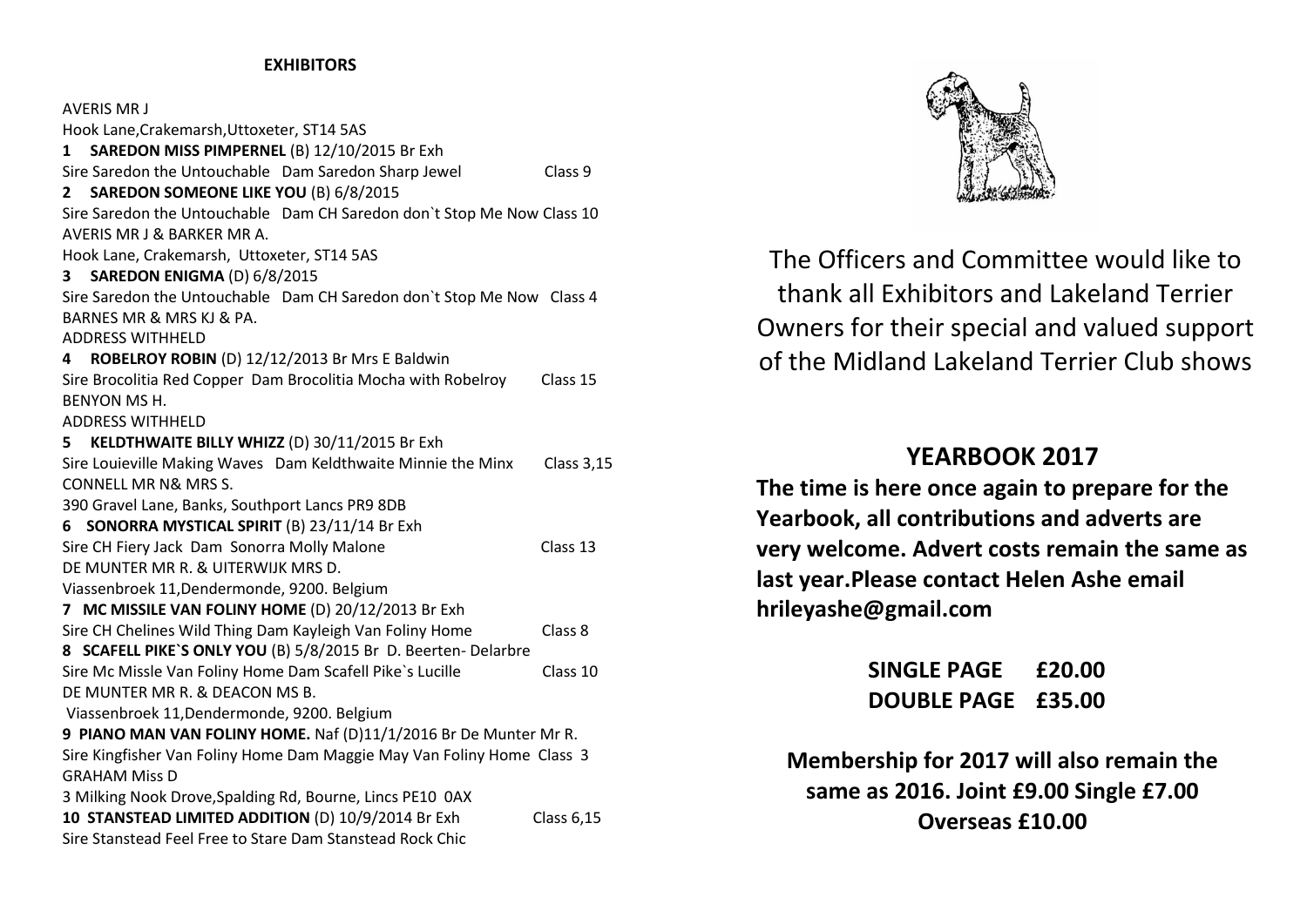#### **EXHIBITORS**

| CLASS 15        | MLTC SPECIAL KAMAJAN STAKES - DOG                                                                                       | <b>GREENWAY MR P.</b><br>Owls Retreat Bancffosfelen Llanelli Wales SA15 5 DR |                   |  |
|-----------------|-------------------------------------------------------------------------------------------------------------------------|------------------------------------------------------------------------------|-------------------|--|
|                 | <b>ROBELROY ROBIN</b>                                                                                                   | 11 RAYFOS GOLD SHADOW (B) 7/5/2009 Br Exh                                    |                   |  |
|                 | <b>KELDTHWAITE BILLY WHIZZ</b><br>5.<br><b>10 STANSTEAD LIMITED ADDITION</b><br>17 LUBLE BOMERANG BARBEL AT MONSOONMOON | Sire Rayfos Buckskin Dam CH Rayfos Turning Leaf                              | Class 14          |  |
|                 |                                                                                                                         | 12 RAYFOS RING OF FIRE (B) 6/8/2014 Br Exh                                   |                   |  |
|                 |                                                                                                                         | Sire Rayfos Mickey Rooney Dam CH Rayfos Hawk Leaf                            | Class 14          |  |
|                 |                                                                                                                         | 14 RAYFOS TURNING POINT (B) 18/9/2015 Br Exh                                 |                   |  |
|                 |                                                                                                                         | Sire Rayfos Mickey Rooney Dam Rayfos Gold Shadow                             | Class 9           |  |
|                 |                                                                                                                         | 15 RAYFOS BURNT UMBER (D) 18/9/2015 Br Exh                                   |                   |  |
|                 | $1^{st}$ $10$ $10$ $2^{nd}$ $4$ $3^{rd}$ $5$ $15$ $4^{th}$ $17$                                                         | Sire Rayfos Mickey Rooney Dam Rayfos Gold Shadow                             | Class 3           |  |
|                 |                                                                                                                         | RYAN D.                                                                      |                   |  |
|                 | <b>JUDGE NIGEL MERRICK (MAGICGEM)</b>                                                                                   | The Stable. Peacock Lane. Hanchurch.                                         |                   |  |
|                 |                                                                                                                         | 16 LAKETRIX FIRE STARTER (B) 1/11/2014 Br Exh                                | Class 14          |  |
|                 |                                                                                                                         | Sire CH Saredon Sea Raven Dam Saredon Crimson Tide                           |                   |  |
|                 |                                                                                                                         | ROSS-JOHNSON S&D                                                             |                   |  |
|                 |                                                                                                                         | 5 New Row, New Barnetby Lincs DN38 6 DY                                      |                   |  |
| <b>CLASS 16</b> | DOT TAYLOR REMEMBRANCE STAKES-BITCHES<br><b>18 SAREDON DORIS DAY FOR MONSOON MOON</b>                                   | 17 LUBLE BOMERANG BARBEL AT MONSOONMOON (D) 5/8/11 Br Parker / Grey          |                   |  |
|                 |                                                                                                                         | Sire Big Ladys Micro-Yorkie Dam Saredon Funny Face                           | Class $1,15$      |  |
|                 |                                                                                                                         | 18 SAREDON DORIS DAY FOR MONSOON MOON (B) 6/8/2015 Br J Averis               |                   |  |
|                 | <b>19 STANSTEAD BLUE SUADE SHOES</b>                                                                                    | Sire Saredon the Untouchable Dam CH Saredon don't Stop Me Now                | <b>Class 1,16</b> |  |
|                 |                                                                                                                         | <b>SCHINN MR&amp;MRS D</b>                                                   |                   |  |
|                 |                                                                                                                         | 3 Kings Mead, Cheveley, Suffolk, CB8 9EP                                     |                   |  |
|                 | $1^{st}$ $19$ $2^{nd}$ $18$                                                                                             | 19 STANSTEAD BLUE SUADE SHOES (B) 18/5/2015 Br D Graham                      |                   |  |
|                 |                                                                                                                         | Sire Stanstead Feel Free to Stare  Dam Stanstead Rock Chic                   | Class 10,12,16    |  |

#### **EXHIBITORS RING NUMBER DRAW**

 $1^{57}...1......$   $2^{nd}......2...$   $3^{rd}...10......$   $4^{th}......12......$   $5^{th}......14......$